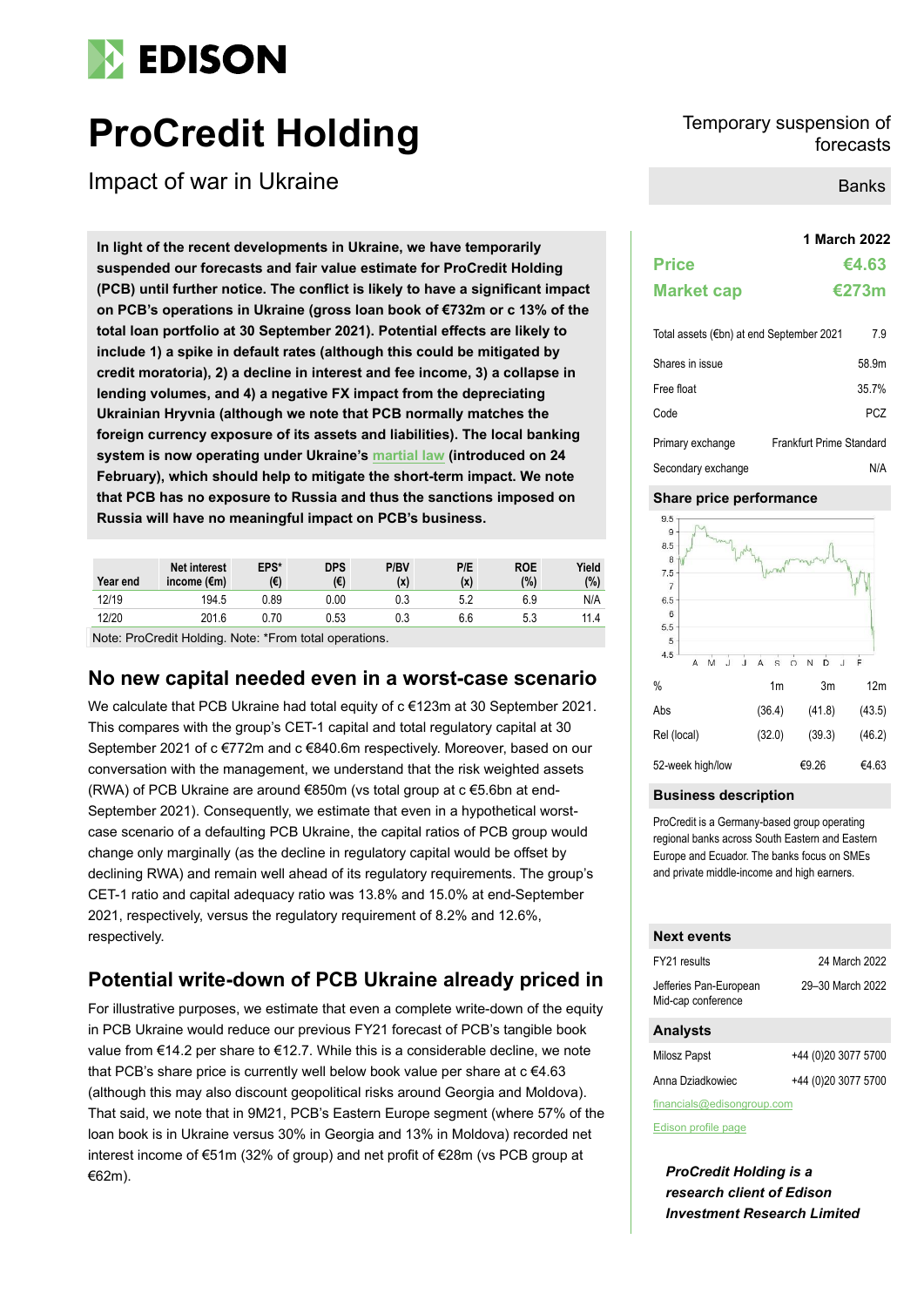

# **Ukraine's banking system under martial law**

PCB has extensive experience navigating in political and military unrest. For instance, it was one of the last banks to stay open in several countries during the global financial crisis of 2008/09 and the military conflict in Georgia in 2008, according to the company. However, Russia's invasion of Ukraine is hardly comparable with any of the previous conflicts in the region. The Ukrainian banking system is operating under martial law based on a resolution implemented on 24 February 2022. Consequently, Ukraine's central bank (NBU) will grant unlimited and unsecured loans to banks with a maturity of up to one year (and an option to extend to another year). Moreover, among other things, the official Ukrainian Hryvnia exchange rate has been fixed and a moratorium on crossborder payments has been introduced. Experts from the International Monetary Fund view positively all the measures taken by NBU and are in discussions with the NBU on possible support measures, including assistance under the [Rapid Financing Instrument.](https://www.imf.org/en/About/Factsheets/Sheets/2016/08/02/19/55/Rapid-Financing-Instrument)

PCB Ukraine has seven branches, of which three are in Kyiv (currently closed), and five 24/7 selfservice branches (which are still open). PCB's successful digitalisation and physical branch reduction strategy (see our June 2020 [initiation note](https://www.edisongroup.com/publication/impact-oriented-sme-lender-in-see-and-ee/27007/) for details), should help it to operate as normally as possible.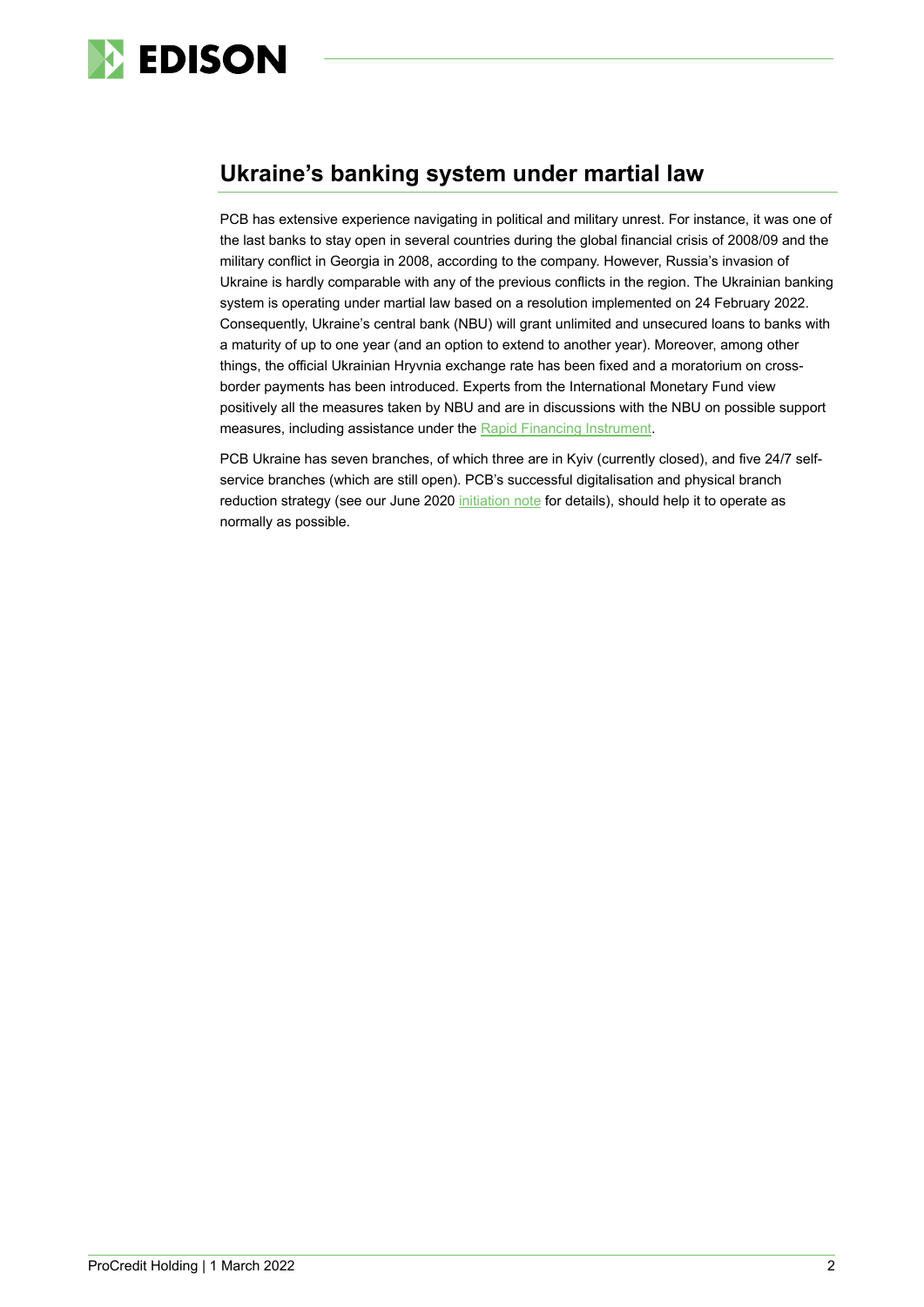

| Year ending December (€000s)                            | <b>FY18</b> | <b>FY19</b> | <b>FY20</b> |
|---------------------------------------------------------|-------------|-------------|-------------|
| Income Statement                                        |             |             |             |
| Net interest income                                     | 186,235     | 194,533     | 201,561     |
| Net fee and commission income                           | 52,172      | 51,972      | 47,380      |
| Loss allowances (-)                                     | (4, 714)    | (3, 327)    | 28.600      |
| Operating income                                        | 245,394     | 252,603     | 223,514     |
| Operating expenses                                      | 167,866     | 175,737     | 171,430     |
| PBT                                                     | 77,528      | 76,866      | 52,085      |
| Net profit after tax                                    | 54,479      | 54,305      | 41,396      |
| Reported EPS (€)                                        | 0.90        | 0.89        | 0.70        |
| DPS $(E)$                                               | 0.30        | 0.00        | 0.53        |
| <b>Balance sheet</b>                                    |             |             |             |
| Cash and balances at Central Banks                      | 963,714     | 1,081,723   | 1,405,349   |
| Loans and advances to banks                             | 211,592     | 320,737     | 236,519     |
| Investment securities                                   | 297.308     | 378.281     | 336.476     |
| Loans and advances to customers                         | 4,267,829   | 4,690,961   | 5,131,582   |
| Property, plant and equipment and investment properties | 130,153     | 138.407     | 140,744     |
| Intangible assets                                       | 22,191      | 20,345      | 19,316      |
| Other assets                                            | 73,396      | 67,106      | 59,315      |
| <b>Total assets</b>                                     | 5,966,184   | 6,697,560   | 7,329,301   |
| Liabilities to banks                                    | 1,014,182   | 1,079,271   | 1,235,763   |
| Liabilities to customers                                | 3,825,938   | 4,333,436   | 4,898,897   |
| Debt securities                                         | 206,212     | 343,727     | 266,858     |
| Subordinated debt                                       | 143,140     | 87.198      | 84.974      |
| Other liabilities                                       | 33,076      | 50.436      | 63,080      |
| <b>Total liabilities</b>                                | 5,222,549   | 5,894,068   | 6,549,573   |
| Total shareholders' equity                              | 743,634     | 803,492     | 779,728     |
| <b>BVPS</b>                                             | 12.5        | 13.5        | 13.2        |
| TNAV per share                                          | 12.1        | 13.1        | 12.9        |
| <b>Ratios</b>                                           |             |             |             |
| <b>NIM</b>                                              | 3.30%       | 3.10%       | 2.90%       |
| Costs/income                                            | 69.7%       | 70.5%       | 68.0%       |
| <b>ROAE</b>                                             | 7.6%        | 6.9%        | 5.3%        |
| CET1 ratio                                              | 14.4%       | 14.1%       | 13.3%       |
| Tier 1 ratio                                            | 14.4%       | 14.1%       | 13.3%       |
| Capital adequacy ratio                                  | 17.2%       | 15.7%       | 14.7%       |
| Payout ratio (%)                                        | 33.3%       | 0.0%        | 33.3%       |
| Customer loans/total assets                             | 73.6%       | 71.6%       | 71.7%       |
| Loans/deposits                                          | 114.8%      | 110.7%      | 107.3%      |

Source: Company data